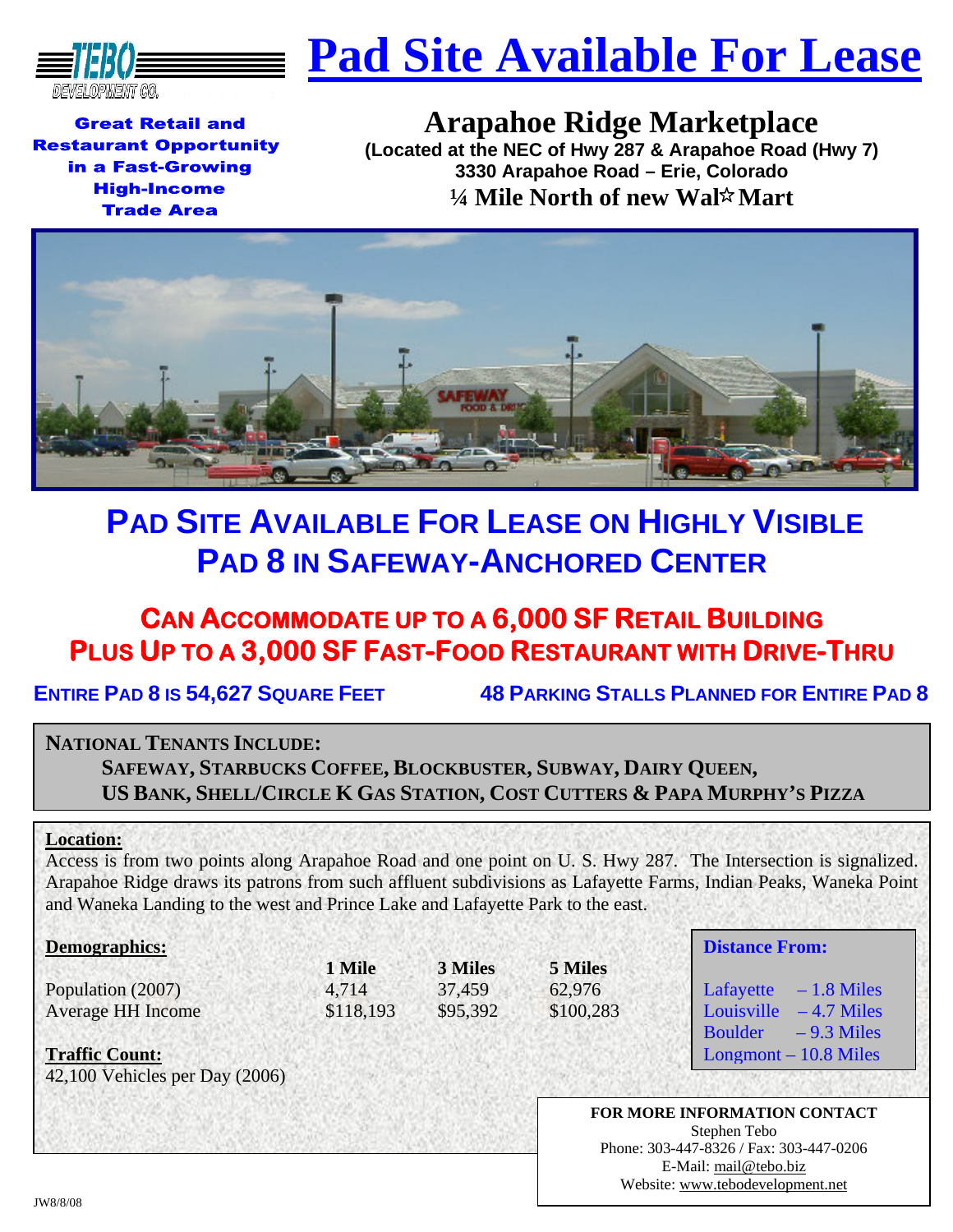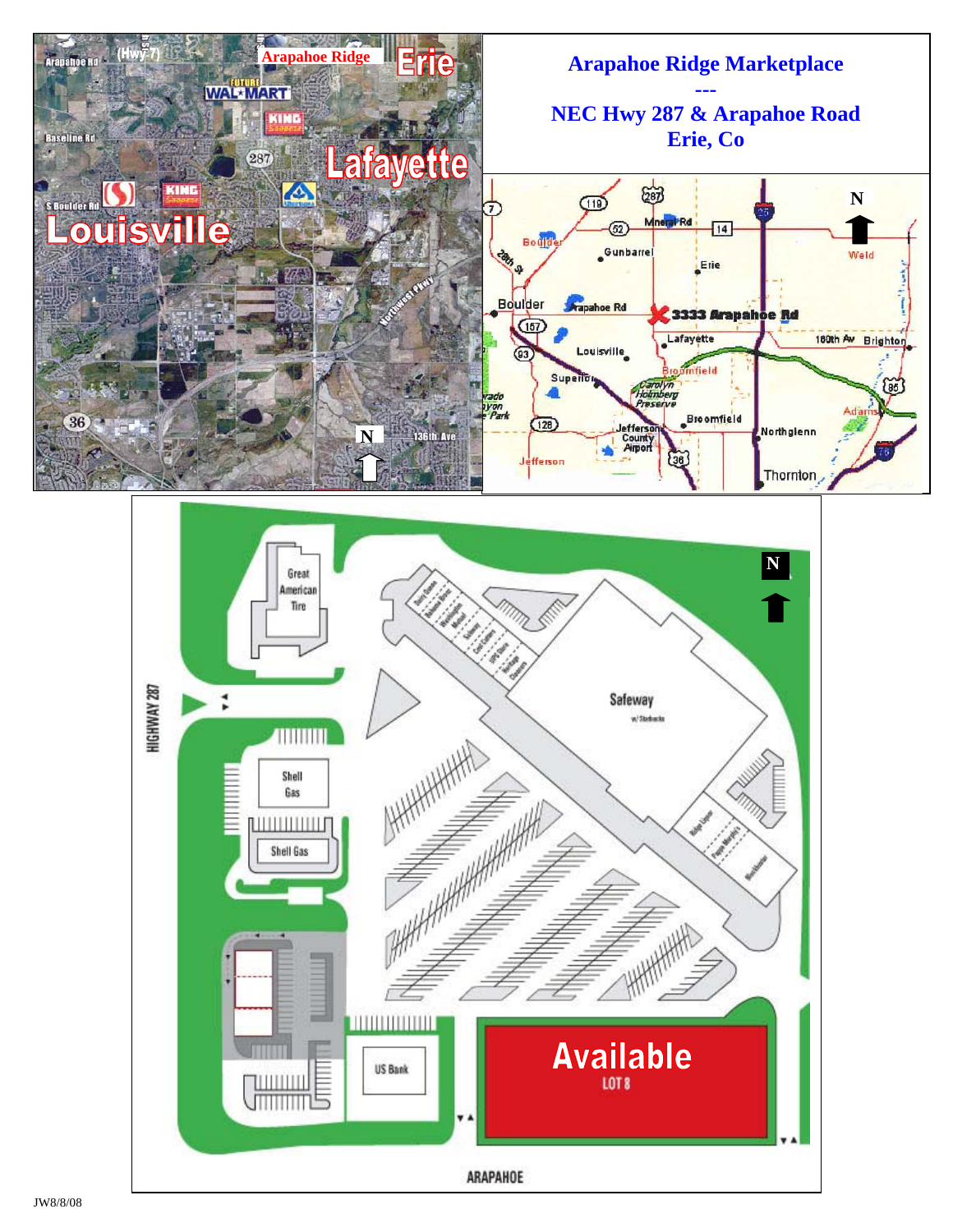

- Arapahoe Road
- 1. Shell Rapid Lube **1. Shell Rapid Lube**

 **6. Dairy Queen** 

**11. Tiptoe Nail Salon 12. Heritage Cleaners** 

12. Heritage Cleaners

**13. Safeway with Starbucks Coffee** 

13. Safeway with Starbucks Coffee

**14. (Erie) Ridge Liquors** 

14. (Erie) Ridge Liquors

 **7. Bahama Bronze Tan** 

7. Bahama Bronze Tan

 **8. Vacant 9. Subway 10. Cost Cutters** 

8. Vacant

9. Subway<br>10. Cost Cutters

- **2. Shell Gas Station**
- 2. Shell Gas Station<br>3. Circle K Food Mart
- **3. Circle K Food Mart**
- **4. Circle K Car Wash**  4. Circle K Car Wash
	- 5. U.S. Bank **5. U. S. Bank**
- 
- **15. Papa Murphy's Pizza**  15. Papa Murphy's Pizza
	- **Blockbuster Video 16. Blockbuster Video** <u>16.</u>

JW8/8/08